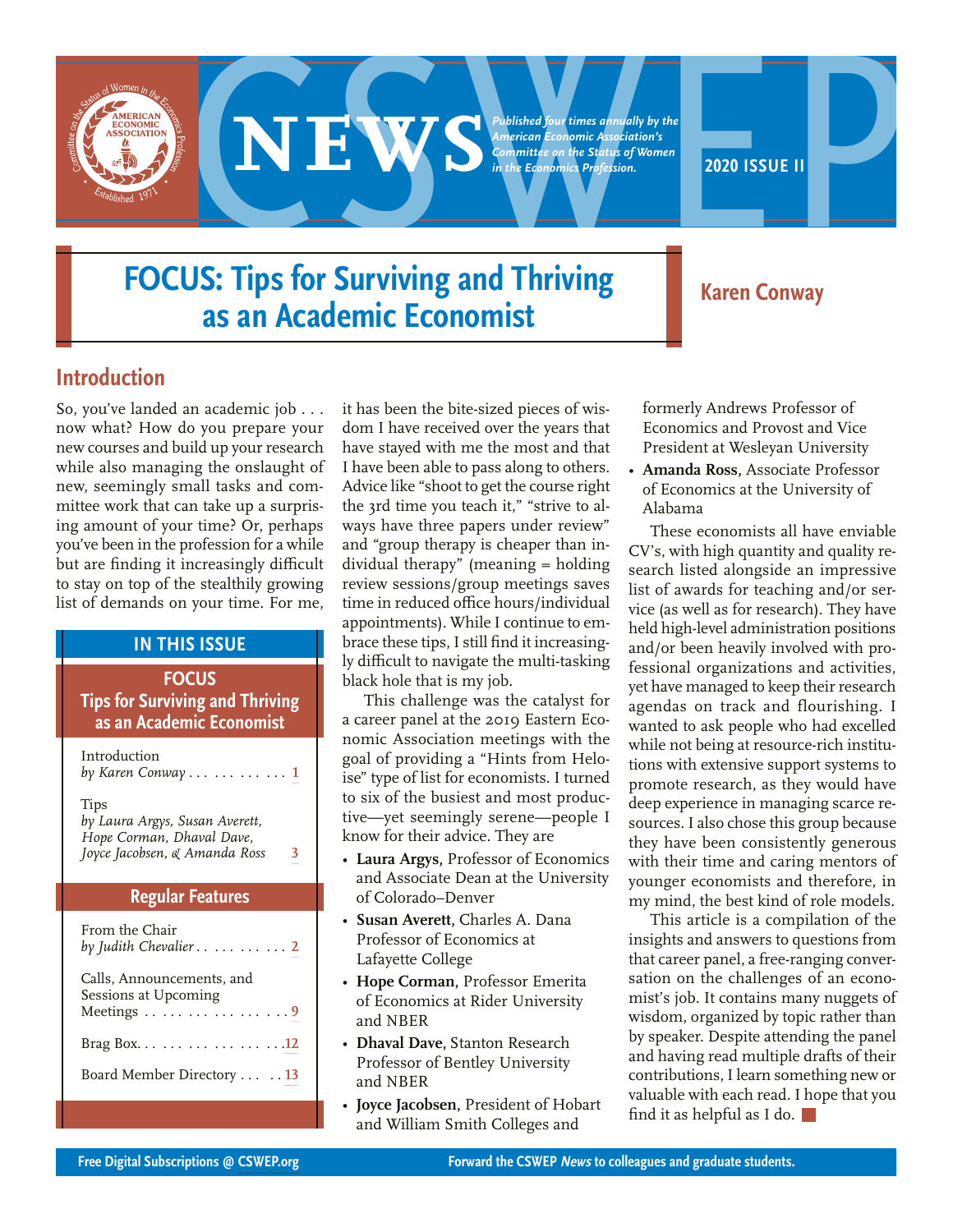#### **Contributors**

<span id="page-1-0"></span>

**Laura Argys** Professor of Economics and Associate Dean for Research and Creative Activities, College of Liberal Arts and Sciences, University of Colorado, Denver

**Susan Averett** Charles A. Dana Professor of Economics, Lafayette College



**Hope Corman** Professor Emerita of Economics, Rider University





**Amanda Ross** Associate Professor of Economics, University of Alabama

#### **CSWEP News Staff**

Judith Chevalier, Editor Kate Silz-Carson, Oversight Editor Karen Conway, Co-Editor Leda Black, **[Graphic Designer](https://www.ledablack.com)**

**Judith A. Chevalier, Chair**  William S. Beinecke Professor of Economics and Finance School of Management, Yale University





**Karen Conway** John A. Hogan Distinguished Professor of Economics, University of New Hampshire



**Dhaval Dave** Stanton Research Professor, Bentley University

**Joyce Jacobsen** President, Hobart & William Smith Colleges



# From the Chair **Judith A. Chevalier**

I am pleased to share this issue of the CSWEP *News* with our subscribers. As you may recall, we have moved from three annual issues to four in order to keep in regular contact with our readers. This is the second of our four issues this year. I am grateful that our Oversight Editor Kate Silz-Carson and Graphic Designer Leda Black have made it possible for us to produce more frequent issues of the *News*.

As I write this, I am "sheltering in place" due to the COVID-19 pandemic. I wish the absolute best to everyone. I am hopeful that the announcements, opportunities, and advice in this issue may, at this moment, prove a helpful glimpse into the future. However, I am also cognizant that many of our readers are too overwhelmed to manage this information at this moment. These are challenging times for everyone. Please take care of yourselves.

CSWEP continues to be active. An AEA ad hoc committee with members appointed by the chairs of CSMGEP and CSWEP organized the applications for the Summer Fellows Program. Many thanks to CSWEP board member Karen Pence for her help in this effort. This program provides fellows an opportunity to spend part of the summer with a sponsoring research organization. In particular, a number of the Federal Reserve Banks and several Federal agencies participate in the program. I have been approached numerous times by economists to who tell me how valuable they found their participation in this program.

We are gearing up to accept nominations for the Elaine Bennett Research Prize and the Carolyn Shaw Bell Award; those calls are in this issue of the *News*. We look forward to receiving nominations for both awards and celebrating the recipients in January. We are also preparing to host another group of mentees in our CeMENT mentoring workshops following the AEA meetings in Chicago in 2021. The application portal

will be open in the early summer.

In the Focus Section of the News, our outgoing Eastern Representative, Karen Conway, organizes a conversation among academics with tips for surviving and thriving. It is a very thoughtful conversation. Some of the advice is specific to academic positions, but some is quite appropriate for anyone with a research component to their job. While this kind of advice is particularly helpful for newer scholars, I was surprised at the extent to which the piece forced me to consider ways in which some of my good habits have lapsed. I have highlighted some practices that I will try to follow when I return to regular work in my office. I recommend this excellent piece to everyone.

This Focus Section arose, as many of our Focus sections do, from a CSWEP session organized at a regional economics meeting. This conversation took place at the Eastern Economics Association meeting in 2019. This February, I was lucky to be able to join Karen Conway and our incoming Eastern Representative Terri-Ann Craigie at the CSWEP breakfast at the 2020 Eastern Economics Association meetings in Boston. I had interesting conversations with people both new to CSWEP and with people who had participated in the summer fellows program or in the CeMENT mentoring workshops. It was also a great opportunity to introduce some graduate students and postdocs to CSWEP activities.

At the Easterns, I spoke with a number of women economists in government, corporate, and nonprofit positions. As part of our efforts to support women economists outside the academy, we have organized our CSWEP liaison program to include a CSWEP liaison in all agencies of government that have a significant number of economists. In our call for liasons in this issue, you will see some government agencies where we are still looking for liasons.

CSWEP NEWS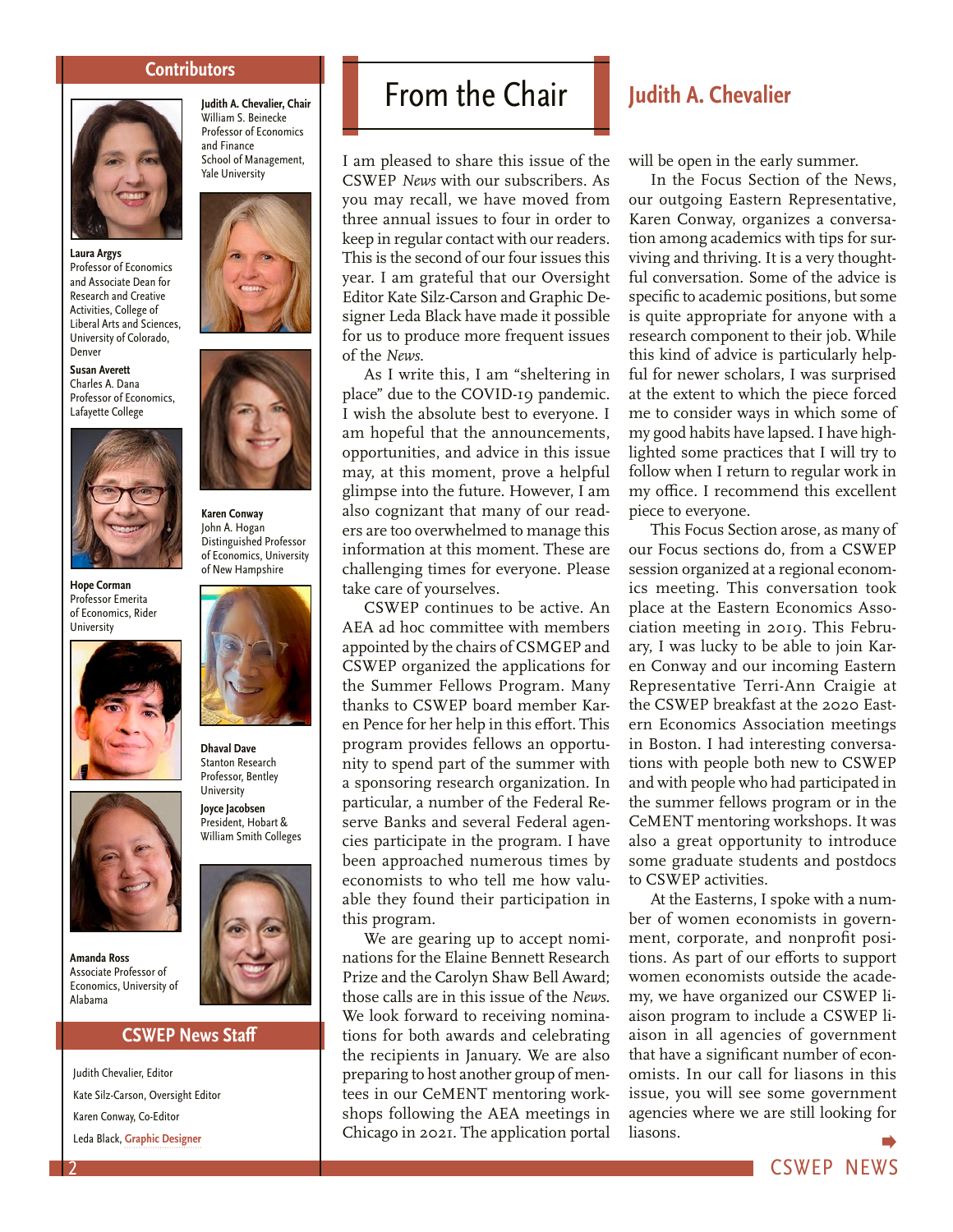# <span id="page-2-0"></span>**FOCUS: Tips for Surviving and Thriving as an Academic Economist**

### **Laura Argys, Susan Averett, Hope Corman, Dhaval Dave, Joyce Jacobsen, and Amanda Ross**

## **Getting Started**

**Averett:** Academic positions are in large part about publishing original research. A senior colleague once told me that research is typically what gets you tenure and almost certainly what gets you your next job if you don't get tenure. I've never forgotten that advice. Although I work at a liberal arts college, research matters. Thus, you must make time to get your research done.

**Dave:** I agree. As a junior faculty member, your primary focus should be on research. This is what will get you tenure or potentially another job if needed! That does not mean that you should lapse on your teaching but strive to hit the bar with teaching/service and then place your attention on your scholarship.

#### **From the Chair**

[Sadly, the Midwestern Economics](#page-1-0)  Association meetings scheduled for March had to be cancelled due to the pandemic. However, we are very much looking forward to the CSWEP activities at the Southern Economics Association meetings in New Orleans in November. I want to particularly call your attention to a new program being organized by Jen Doleac and Maya Rossin-Slater. The day before the Southerns, CSWEP will host a mentoring workshop for Ph.D. students. This initiative is modeled after both our CeMENT mentoring workshop and a workshop that Maya Rossin-Slater organized for California Ph.D. students last fall. Please check the CSWEP website in the early summer for application information.

As always, please follow us on twitter at @AEACSWEP. Please encourage research assistants, grad students, and others to subscribe to our newsletter by emailing **[info@CSWEP.org](mailto:info%40CSWEP.org?subject=)**. I am looking forward to connecting with you.

**Ross:** No one has enough time to do everything that is asked of them when working in academia. There are always research projects, changes that can be made to courses, and various service activities that you are asked to do. One of the problems is that many of us are overachievers by nature. We don't like not being good at things, and we don't like giving less than 100% on any one task. That being said, as many people have likely told you, at academic jobs tenure is given based predominantly on research. Because of this, sacrifices and adjustments must be made so that you always have time for research.

**Corman:** Think about how much time you should devote to research, teaching, service, and the rest of your life, and try to stick with that decision. Otherwise others will allocate more than 100% of your time to what matters most to them.

**Argys:** As a new Assistant Professor, you've been immersed in (dissertation) research as you move into your first job. Often in that first year, you'll spend time on preparing a set of courses that you'll be teaching, hopefully for a number of years. Design them with longevity in mind. Prep time for teaching should decline dramatically after the first year. If you haven't already, get the first papers out.

### **Research Time**

**Corman:** When are you the most productive? Schedule your hardest tasks at those times. Frequently re-assess how you are doing in time allocation.

**Argys:** Scheduling research time is particularly important; this is the time that is most often encroached upon. Put research on your calendar. When asked, you are not available.

**Corman:** If you must work in your office, keep the door closed and put up a sign of when you will be available. Figure out a reasonable turn-around time for responding to emails, and don't stop what you are doing immediately. If needed, find another place to work where you can focus and not be interrupted.

**Ross:** Some people are night owls and prefer to sleep in until noon and then work until I am. Others are morning people, who get up at 6:00 am and work until dinner at 5:00 pm. Learn what you are and manage your time appropriately. For example, I am most productive in the mornings. I block my mornings to work on my research. All of my meetings are scheduled in the afternoon, unless it's a research meeting with a co-author or it's absolutely necessary to agree to a morning meeting. In the course of a semester, there are maybe two times I need to agree to a morning non-research meeting because an afternoon meeting won't work.

**Dave:** Understand your distractions. I realized early on that my switching costs are very high! If it is a teaching day, even with a few hours between classes, I know I am not going to be very productive at intense heavy-duty research activities. Recognizing this, I will just use that time to read a paper or jot down some thoughts for a referee report or get some future class prep work out of the way. On the other days, I can focus more continuously on research without constantly having to switch gears.

### **Research Topics**

**Corman:** Focus on one area of research during your pre-tenure period. Switching topics and data sets is very time consuming.

**Dave:** At least for the first few years after your Ph.D., your comparative advantage is going to lie in the broader topic surrounding your dissertation. You already know the literature in-depth and you have worked w[ith](#page-3-0)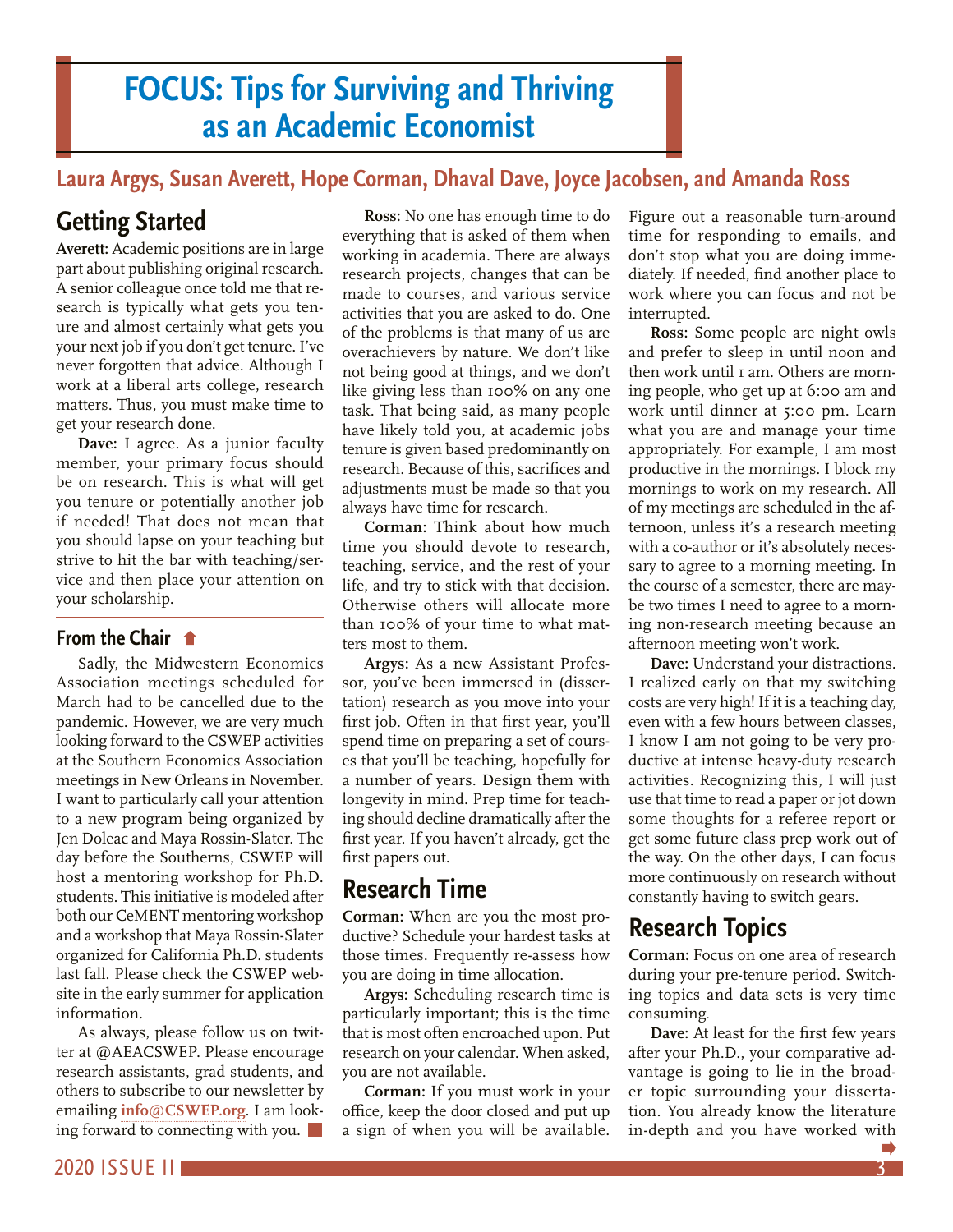<span id="page-3-0"></span>[the data sets. Hence, it may be advis](#page-2-0)able not to branch out into other areas too quickly. You can slowly add to the breadth of your research agenda, but it makes sense to extract the full value of the quantity and quality of papers from your dissertation topic. At some point, you can then slowly start building and broadening your research into complementary areas.

**Corman:** Drop projects early if they don't look like they will provide a publishable paper (e.g. someone else is working on the same topic and is further along; results are not robust).

**Dave:** After tenure, you have a bit more luxury in terms of taking a step back and refocusing your research agenda for the next few years. Choosing new research projects can be tough. I tend to choose projects that typically overlap across three criteria:

- 1. I need to find it interesting. If it is not, it will not be fun and I will just end up dragging my feet and letting the project fizzle.
- 2.It is interesting to others. As a result, there is a good chance it will publish well.
- 3.It is something that some subset of my co-author group would find interesting, so that we can collaborate.

### **Co-Authoring**

**Averett:** Co-authors are invaluable. They can be a lively source of new ideas. Sometimes they have access to data that I do not have. I also find my co-authors help keep me on track. It helps when someone is waiting for you to get your part done.

**Dave:** Find good co-authors to work with, and a good mix of co-authors former classmates, peers, advisors, and others. When it comes to research, do not go it alone. Co-authoring keeps the process less solitary, makes it far more enjoyable, and will make you more productive. One never stops learning and working with good co-authors is a large part of the process.

**Averett:** Co-authors are especially invaluable when you are in a smaller department where there are not many people in your field. They serve as great sounding boards. They also increase your efficiency. More than one person working on a paper increases the chances it will get finished.

## **Conferences and Seminars**

**Corman:** Attend conferences. Submit papers. Even better—organize sessions. You may be surprised at how many people say yes when someone else is doing the organizing. In all things, don't take it personally when someone says no or doesn't reply.

**Averett:** Conferences are great commitment devices. The regional economics meetings (Eastern, Midwestern, Southern, and Western Economic Association

meetings) are friendly venues for presenting preliminary work. One way to get good feedback at conferences is to organize sessions. Colleagues like to be invited to be part of a session, the papers are more likely to be closely related, and you will gain an opportunity to network. You may even find new co-authors in this way.

**Dave:** There are strong benefits to presenting at seminars and conferences. Diminishing returns do not kick in until very late, and for some, they may never kick in! Go to the key conferences in your fields and overall—participate in sessions, discuss others' papers, or just attend. Visibility is vital for junior faculty members. A potential reviewer of your paper may be in the session where you are presenting. Attending sessions can also help you learn about new data sets and methods that are being applied in your research areas.

**Averett:** Don't overlook more specialized conferences in your area. At a more specialized conference, you will meet people in your field who will likely referee your papers.

**Corman:** Volunteer to be a discussant

at conferences. If there is a journal that is particularly appropriate for the kind of work you do, contact the editor and say that you are available to referee.

**Averett:** Refereeing papers and serving as a discussant at conferences can both endear you to editors and colleagues and provide you with a look at how others write and think. You will undoubtedly get good ideas about how to (and maybe how not to) present your work.

**Dave:** Try not to decline any seminar invitation. This is a great way to inter-

> act with colleagues at other schools and possibly form collaborations.

> **Averett:** Try to get invited to give seminars at other schools. Ask colleagues if they'd be willing to invite you. It is a

great way to get your work noticed and occasionally it might even get you a job interview.

**Dave:** Make sure to go prepared. Treat it as a job talk, even if it may not be one! If the timing does not work out, reschedule or suggest a different semester to the inviter.

### **Publishing**

*. . . your comparative advantage is going to lie in the broader topic surrounding your dissertation.* 

> **Corman:** Don't wait. Send papers out for publication. Don't try to make them perfect but try to make them fit the journal.

> **Averett:** Don't be a perfectionist. A paper cannot get published when it is sitting on your desk. Although gathering feedback from colleagues is invaluable, at some point the only feedback that matters is that of the referees and the editor. Always be sure your paper has been carefully checked for grammar and errors before sending it out.

> **Dave:** I have been guilty of this so many times, but do not strive to be a perfectionist. Do not keep revising and re-revising your papers. Some fields are very fast-moving. Data and papers can get dated and lose their relevance. After a few rounds, you do not want to be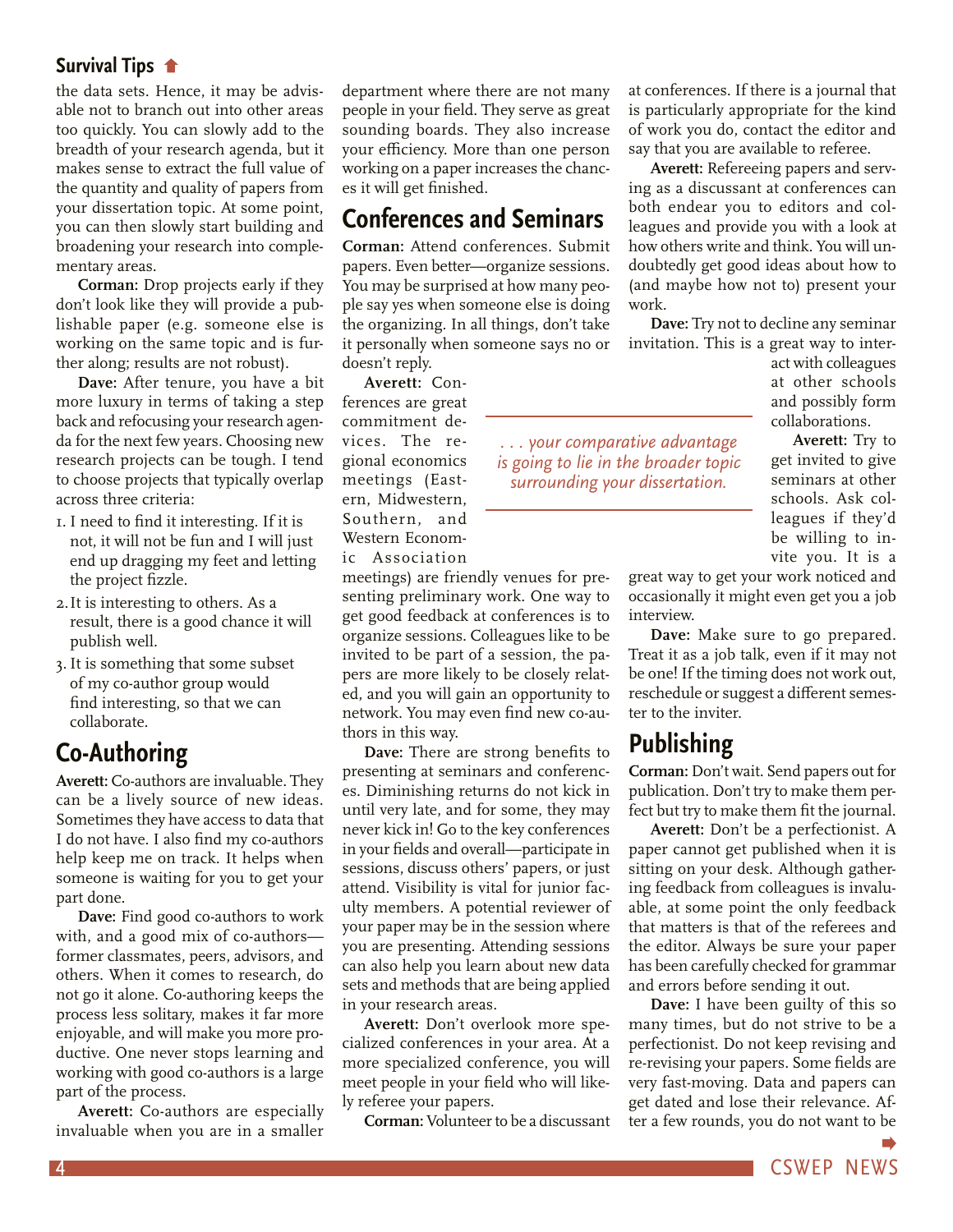<span id="page-4-0"></span>[spending your time revising your pa](#page-3-0)pers on points that only you may think are important—let the editors and reviewers guide you on which direction the paper needs to go. This does not mean you should submit half-baked papers with major gaps. Early in an academic career, reputational capital tends to be elastic, and you definitely want to send polished, well-written, and wellproofed work to journals.

**Averett:** When considering where to submit your work, look to see where papers on similar topics have been published. Editors will often look for referees from citations to their own journals. Therefore, if possible, cite a paper or two from where you are submitting. If there are no related papers in the journal you are considering, this is a potential sign that your paper is not a good fit for that journal.

**Corman:** Before you send a paper to a journal, make a list of potential journals. Start at the top of the list. Make sure your paper has key qualities for the journal:

- 1. The topic and style are a good fit. Look through current and past issues. If yours is the first article on a topic, the editor may have trouble finding appropriate reviewers.
- 2.Your introduction should clearly state why your paper makes a contribution to the field. Just saying that you use a different data set or that you use a different technique may not be enough.
- 3. Focus on your main results and tie them to the introduction and conclusion. Keep your many robustness checks to footnotes and appendices.
- 4.Compare your results to previous studies.

When you get feedback after a presentation or rejection, keep comments in mind, but only follow the comments that you think will improve the paper. Move on. Do not stew. This is only the opinion of a few people on a specific day. If you get an R & R, do it right away. If you get a rejection, look at the

reviews, decide what you want to do, and do them. Send the paper out to the next journal on the list.

## **Refereeing**

take on the assignment, do a thorough job and return the report on time. Don't feel as though you have to fix all the grammatical and spelling errors; just mention them if they are glaring

late report.

**Teaching**

my students deserve.

**Jacobsen:** When you are sent a paper to referee, give it a quick scan to see if it is worthy of your time and effort. If it is a clear loser, signal back to the editor that they may want to consider a desk reject. If it is of interest to you and you think you could contribute to its improvement as well as learn something from working on it, take the assignment. If you

and jump out to you while you are reading. You can give a blanket recommendation that the author get another person to fix the writing problems. Don't waste the editor's and author's time and your time by doing a bad and/or

**Averett:** While research may be the ultimate arbiter of a tenure decision, being a good teacher is important. It matters to your students and it matters to a tenure and promotion committee. It also likely matters to you. After all, you chose to become an academic. Yet, a colleague once told me that preparing for teaching will take up all the time you allot to it. I have found this to be true. Over the years, I have worked to streamline my teaching without sacrificing the quality

**Argys:** It is typically easy to spend time on teaching since there are constant deadlines. Don't let it fill more time than it should. Try to set aside specific days/times for all of your teaching activities. I found it useful to load prep time, grading, and office hours on my

*One way to get good feedback at* 

teaching days. Two days per week is obviously best, but it will depend on your teaching load, schedule, and number of new preps.

**Ross:** Work with your department chair to set class times that will allow you to do work and be successful. For me, anything I have to do with regards to teaching prep is done in the afternoon, and all of the courses I teach are after 5 pm. After 5 pm teaching works for me because at that point my brain has shut off to research. If I try to read papers, none of it is retained. Teaching

a late class allows me to stay active since I'm on my feet and work for a few extra hours so that I can get everything done.

**Corman:** Your teaching will evolve over the years, so don't try

*conferences is to organize sessions.* 

to make it perfect the first time.

**Argys:** Don't reinvent classes too often.

**Corman:** If there is a standard evaluation form, look at it before you write your syllabus, and design your course accordingly.

**Averett:** Although I do not regularly use Power Point (or any sort of slides) when teaching, I typically maintain a set of Power Point slides for each class I teach. They help me keep my thoughts organized and are easy for me to update between semesters. I also make them available to my students for studying something they seem to appreciate. My students need a dynamic presentation of the material and they benefit from some hands-on application. Thus, each class, I do some presentation of concepts and provide an opportunity to practice the material. I tend to practice my lectures beforehand so I can deliver content smoothly and with confidence.

**Corman:** When designing your lectures/assignments, think about key concepts you want your students to remember one year out rather than covering a lot of content that will soon be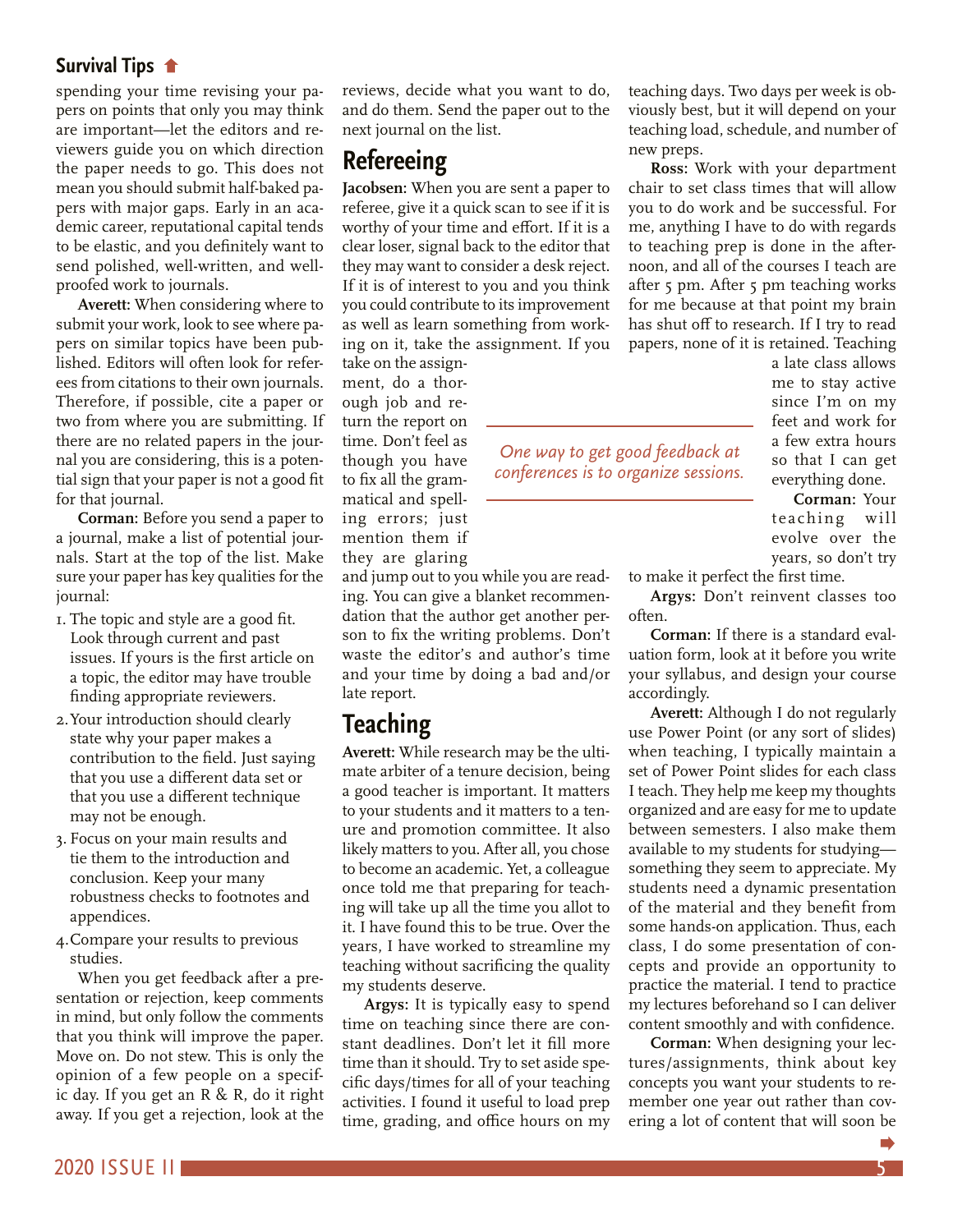<span id="page-5-0"></span>[forgotten. As you go through a semes](#page-4-0)ter, try to edit assignments or lectures immediately afterwards. If you wait until the next time around, it's harder to remember what did or did not go well.

**Jacobsen:** Save all notes and slides related to a course and package them up for the next time you might teach it. Mark in the margins or highlight numbers that need regular revision, such as current economic statistics. When you teach a course again, pull the packet (whether paper or electronic) and go through it to see what does and doesn't need revising. If something didn't work

well, change that section, while saving parts that did work well. Add jokes in as you come up with them over time, so that you remember when in the class it is best to tell them.

**Corman:** Students want to know your expectations and where they stand. Canvas (or other learning management systems) is a great tool for providing a grade-to-date automatically. Post assignments with due dates as soon as you can and stick to the schedule. Design assignments/papers/exams keeping in mind how easy/difficult they will be to grade.

**Averett:** Assigning an excessive amount of homework bogs me down in endless grading. Yet, I want to keep my students engaged in the material outside of class. I use some low-stakes assignments that serve to engage them regularly and count just enough in their final grade to incentivize them to complete the assignments. These also help facilitate discussion during class as students are much more apt to participate when they have had an assignment to complete. These "Course Preparation Assignments" either have students look back at something we just did or look ahead for the next class. I grade them on a 100, 70, and 0 basis and typically drop the lowest two. They are short and

easy to grade and the 100 has to be perfect. Students don't like getting a 70—it is just low enough that they put in the effort to get the correct answers.

**Corman:** Tell students when you will hand back assignments and stick to it. Use whatever TA/RA help you can get. If your institution offers tutoring, recruit good students from one semester to be tutors for the next.

**Dave:** Know your distractions and your weaknesses. Beware of activities that have little value-added for you or for your students, but that only serve to take up more time, such as time-con-

suming assignments to grade or spending a lot of time coming up with new problems and questions! Find ways to minimize this if possible, for instance by recycling

older questions, shuffling data sets, or creating random subsets of data sets.

**Averett:** I never return my final exams so that I do not have to write a new final each semester. For midterms, I rotate through a variety of tried and true exam questions, tweaking them a bit each year.

**Corman:** Provide reviews/practice exams before tests. Be available during office hours, but don't be available all of the time. Tell students your email turnaround time policy.

**Averett:** Resist the urge to play with too many teaching methods. I've learned to stick with what works for me. I remind myself that although the same course is not new to me, it is new to the students.

### **Service**

*As you go through a semester, try to edit assignments or lectures immediately afterwards.* 

> **Averett:** Be wary of excessive pre-tenure service. Minimize your specific human capital investment as it won't count for much at other schools and can hurt your chances where you are.

> **Argys:** Service is a good way to become known outside of your department but be careful. Senior faculty in

your department should be able to help you select a committee that gets you involved but does not dominate your time. Your participation will naturally increase a bit as you approach tenure. Do not even put your toe in the administrative water until after tenure. And don't consider administrative roles that involve leadership until you've reached the rank of full professor (or you may not get there)!

**Averett:** Getting promoted to full professor may well involve a demonstration on your part that you have become part of the community by engaging in service. In this case, do your best to select those service activities that are meaningful to you.

**Argys:** If you aspire to administrative roles in your future (or at least want to have the door open for such a possibility), being a dependable and positive contributor in the limited service you perform pre-tenure is important. Specializing in a particular area of service is useful as is finding opportunities to work with upper administration. But don't fall into the trap of letting service eat away at your other roles—particularly research. Your ability to be an effective administrator depends on your reputation as a strong faculty member. If you are not a full professor, and not a successful one at that, you will not move up the ranks as an administrator.

**Corman:** Talk to your Chair/Dean about service expectations both during your interview and when you accept the job. Keep in mind that your institution has (hopefully) run reasonably well before you came, and that your contribution as a junior faculty member will be minor (unless your goal is to become an administrator). Be proactive and choose tasks that are a good fit for you. Find a senior person who can attest to your contributions.

**Argys:** Look around you. What is a reasonable level of service? What are others at your level contributing in terms of service? Once you decide on the right amount, target those things that are a fit for you. When asked to serve, ask yourself, am I the best person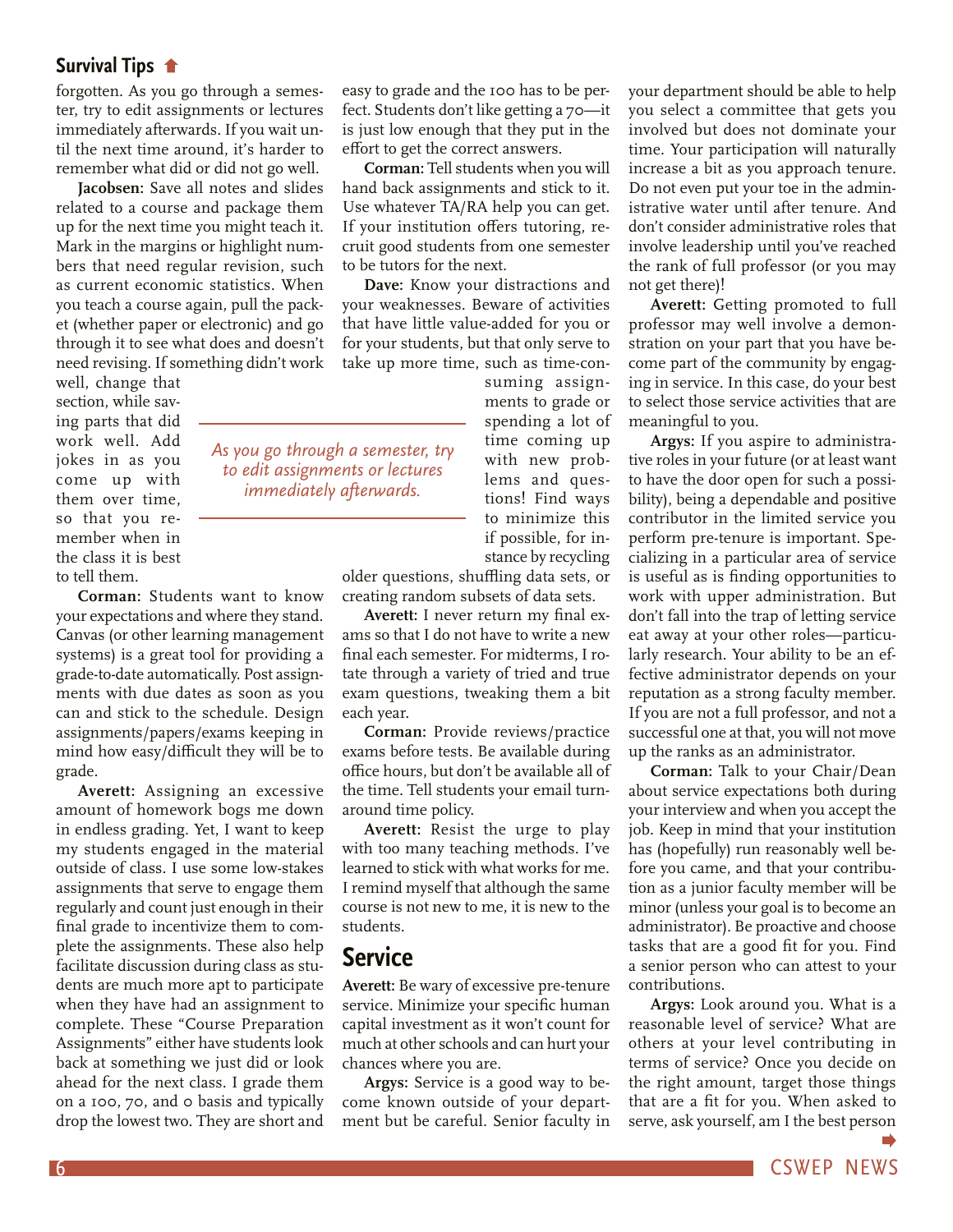<span id="page-6-0"></span>[for this? Think about where your com](#page-5-0)parative advantage is. Find the thing you love, or at least like, or think would be interesting. Focusing your service in an area where you can have an impact and that you enjoy can make all the difference.

**Jacobsen:** One of the largest sources of bureaucratic waste is faculty and staff time spent in committee, task force, and department meetings, so it is important to minimize unproductive time spent in these, particularly if you are a regular faculty member rather than an administrator (who is pretty much consigned to spend much of their time in meetings). Insist on efficiently run meetings with clear agendas and deliberation that stays on topic. Move to cancel regularly scheduled meetings if there is no pressing business and wait to hold meetings until there is more than one topic to discuss, as items will tend to fill available time if there is not pressure to move on to the next topic. Insist that task forces have time limitations when they are constituted and that they have a clearly delineated task to be completed. Avoid having task forces take on more than one task. Question everything, always with an eye towards how to reduce total time spent on committee (or task force) work: why the committee exists at all, the composition of the committee, how often and for how long the committee meets, how business is carried out, including whether subcommittees can be used for much of the committee's business rather than having the whole committee work on everything.

**Argys:** Be sure you build a research portfolio that will raise your research profile through tenure and beyond, and don't sacrifice it for high profile administrative duties prematurely. When I was hired, a woman full professor told me not to agree to be department chair until I was a full professor. I promised, thinking of course no one would ask. I was wrong. By telling my department that I would not serve as chair until I was a full professor, I aligned their goals with mine. They really wanted me to be a productive researcher. It worked out well for all of us.

## **Saying No**

**Averett:** Saying no to service is not always easy. It takes practice.

**Corman:** Protect your time, and learn to say no, or better yet, present yourself as someone who is already doing enough and cannot take on another task so that you won't be asked.

**Argys:** Putting all of your blocked time (e.g. for research, teaching prep) on your calendar can add to your ability to decline an additional service request. If you don't have the time, you'll be unable to participate. If it is on your cal-

> *One of the largest sources of bureaucratic waste is faculty and staff time spent in committee, task force, and department meetings . . .*

endar, schedulers will see prior commitments blocked out.

**Dave:** I know I have a really hard time saying "No" on the phone or in person—particularly with respect to service duties,

so I have become a bit more strategic and have prepared responses for deferrals. It is always easier to think of my commitments and respond to requests via email. You cannot serve on every committee that you're asked to. Choose wisely. Choose if you have a genuine interest, if you can make a contribution, and if it will help you on your promotion application. But, of course, don't say no to everything.

**Argys:** Once you have decided *when* to say no, you need to be ready to execute it. Requests to participate on a committee (or a wide variety of other service and governance projects) can come up unexpectedly. The attempt to say no can be awkward and, without preparation, can backfire. Often if you provide a very specific reason that you cannot do this particular task, the motivated administrator will solve your problem. Decline sincerely—it never hurts to have an allpurpose response at hand. "Thank you for thinking of me, but I won't be able to participate right now" or an acknowledgement that there are many competing uses of your time "I appreciate the offer, but I don't think that I can free up additional time from my other commitments."

**Ross:** One of the issues with service is that people who are good at service always get asked to do more, and people who aren't as good at service get off the hook. Suppose you are one of those people who are good at service. How do you manage the constant requests? Many of us struggle to say no to these requests because we feel guilty. I am no exception. The way I worked around this was I started giving people a choice of what I would do. For example, one year prior to receiving tenure I was asked to

be on the Graduate Admissions Committee and the Faculty Recruiting Committee. Both of those are tasks that take up a good amount of time. I told my Department Chair

that I would be happy to be on one committee, but I can't be on both, and gave him the option of choosing what committee I would be on. Giving people this choice helps you avoid some of the guilt of saying no and feeling like you're not contributing, and it also subtly points out how much you are asked to take on.

**Jacobsen:** Don't let some colleagues plead incompetence and thus shirk committee duties, while other good citizens serve on multiple committees at all times. Insist on general balloting for major committees and say no to people trying to get off the ballot for a variety of non-compelling reasons, while automatically taking people off the ballot who are already serving on another major committee. Put the relatively incompetent on committees when they can do little real harm. It is generally better for you to have a job done less than competently by someone else than for you to do it perfectly.

**Argys:** You can probably recognize kindred spirits (by serving on too many of the same committees). Although these may seem to be the wrong people to support your effort to curtail your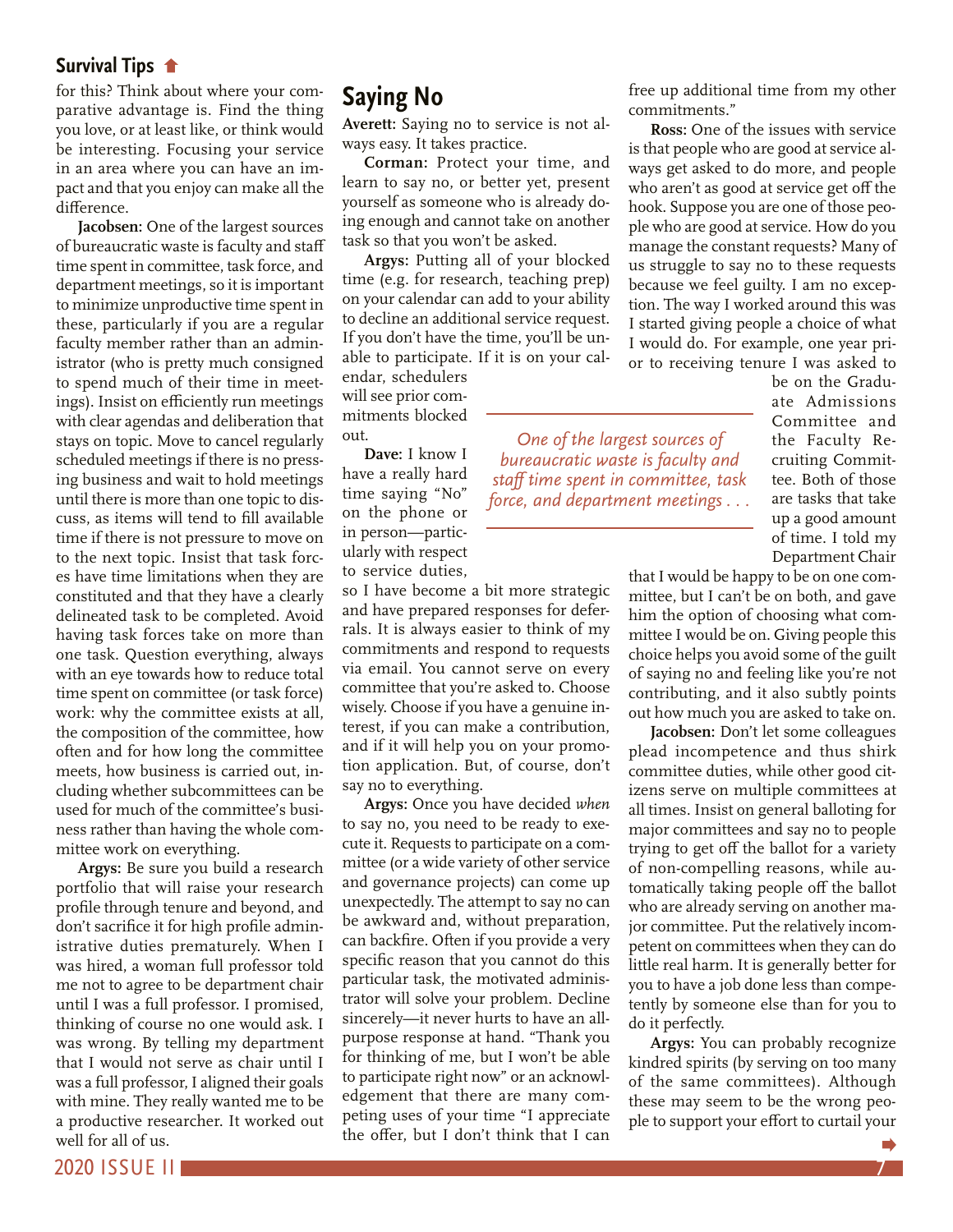service, it is often easier to give advice to others than to yourself. Knowing in advance that you'll have to confess taking on another responsibility is often enough to make the decision to decline when asked.

**Jacobsen:** One way to reduce time spent in committees is to delegate routine allocation decisions to administrators, including department chairs. If the resource constraint is relatively slack (e.g. allocating internal grant money when there is generally enough to go around), don't spend more time on deciding who gets the resource.

**Argys:** We have a meeting of Associate Deans, and the meeting begins with requests we have received to lead efforts that go well beyond our daily jobs. We support each other to help decide which of these are appropriate and most beneficial.

### **Efficient Time Management, Work-Life Balance, and Final Thoughts**

**Dave:** My Achilles heel has to do with switching costs and getting distracted. Being productive means I need to find ways to minimize these. For this reason, I find it helpful to respond to emails in a block, rather than in "real-time." Similarly, I have become aware that when I am stumped on some difficult research-related problem (data, modeling, programming, etc.), I take a short break that can easily turn into an hour or several hours! Hence, I have started timing myself in these situations. Finally, when I am working on data sets for my papers, and I think one would be a good example for a class (for instance, econometrics), I will create it right away and set the sample data set and output aside, as opposed to going back to it at a later point.

**Ross:** I travel a lot, so one of my expenses to protect my productivity was to purchase a subscription to GoGo WiFi on planes. While the bandwidth isn't strong enough for remote access

so I can't run programs or anything like that, I block flights to work on referee reports, which I finish, upload, and mark as completed on that flight. This one hour can also give me enough time to go through and clean up some of the bottomless pit that is my email inbox. It always amazes me how much I can get done on an hour-long flight when I'm alone and there is no one who can stop by to ask a quick question or catch up on the weekend. As long as you're not on the same flight, you can share this expense with others who travel a lot as the account is only limited to one signin per flight.

Jacobsen: Template, template, template. Once you have a template that you like for a particular type of document or spreadsheet: reuse, reuse, reuse. Have templates for everything: letters of recommendation, annual memos (such as merit reports, recommendations for students for prizes, and internal grant requests), grade sheets, referee reports, syllabi, submission letters. Adjust content as needed for specific situations, and then save the specific version in your files. Avoid using stationary and signing letters by hand whenever you can use a template with an electronic signature instead.

**Ross:** Pre-tenure, your time is worth more than anything. Spend money to protect your time and avoid stress, and never feel guilty about it. Hire a cleaning lady or a lawn service/snow plow agency so that you don't have to spend your time on these tasks. If you have children, hire a nanny or a babysitter to help you with your children if you need it.

**Corman:** Don't select an inappropriate role model or succumb to peer pressure about what your life should be like. Only you know what work-life balance works for you. Key times to reassess are when you are cranky and/or sleep deprived much of the time or feeling guilty about what you are not doing. Take control and figure out where you can provide a better balance for yourself. This might be as simple as hiring some household help or cutting down a few hours a week in one area and taking more "me" time. It could be as big as reassessing whether your job or commute is making you miserable.

**Jacobsen:** Instead of trying to provide daily high parental input situations, pick a few high impact annual practices that are enjoyable for a wide age range, and stick to them faithfully. These will then become cherished rituals that the child will happily anticipate and remember fondly when they are grown. Examples include baking holiday cookies once a year with your children, making a fancy outfit once a year for your child (including having them pick out the pattern and fabric), and letting your child choose where to go on a monthly drive. Of course, only do these things if you already know how to bake/sew/ drive and enjoy doing it with your child/ children. The rest of the time, love and care for your children, but don't feel like everything has to be perfect for them.

**Corman:** Know that life throws us curveballs. As economists, we focus on causality, assume that we have control, and ignore the random errors. However, in life, we cannot control what partners/friends/colleagues/institutions may do and random events happen to us all. For me, early in my career it was the birth of a child with a longterm disability. I needed to re-allocate time and emotional energy. Thirty-seven years later, I can tell you that my life has been much richer because of this. Finally, unless you are a mean-spirited person (and who would admit it?), try to stay positive and constructive. Steer clear of those who encourage snide and dismissive comments about colleagues.

**Dave:** Most importantly, be a good colleague. There are HUGE returns to being regarded as a good citizen. Always strive to be constructive, positive, and genuine. Treat everyone with respect. When you have the opportunity to do so, consider being a mentor to and helping junior scholars and junior faculty along the way. Reputational capital is not just about the quality of your research portfolio but also about you as a person.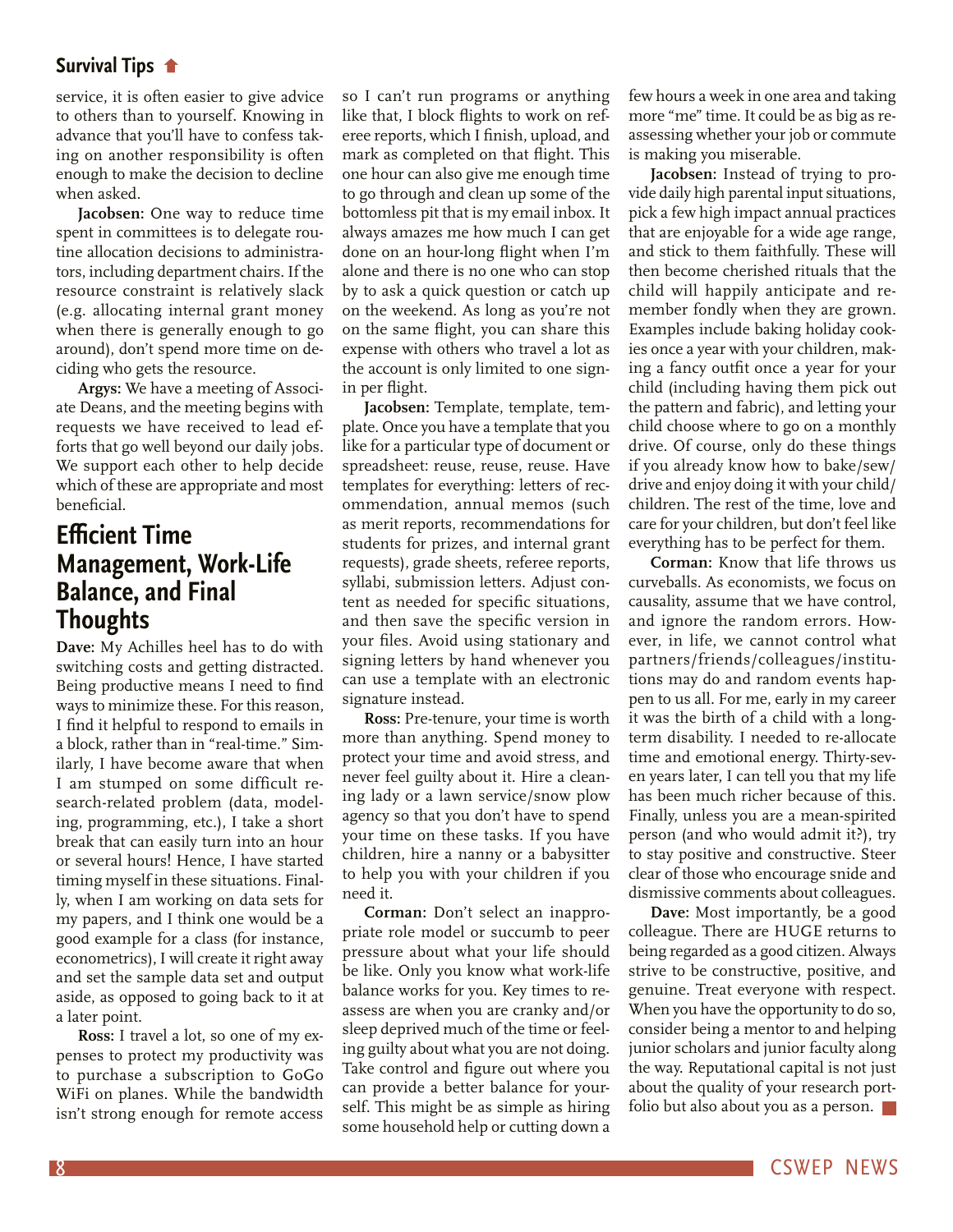# <span id="page-8-0"></span>Calls, Announcements, and Sessions at Upcoming Meetings

### **Call for Submissions, Conference on Diversity and Inclusion in Economics, Finance, and Central Banking**

#### **23–24 September 2020 Federal Reserve Board of Governors, Washington, DC**

#### **DEADLINE: 30 APRIL 2020**

The Bank of Canada, Bank of England, Board of Governors of the Federal Reserve System, and European Central Bank are organizing the third conference on *Diversity and Inclusion in Economics, Finance, and Central Banking* to be held on September 23– 24, 2020, at the Board of Governors of the Federal Reserve System. Sessions will focus primarily on issues encountered by underrepresented groups in economics, finance, and central banks.

We invite papers drawn from a variety of methods, perspectives, and disciplines and especially encourage submissions from groups traditionally less represented in economics and finance. We expect that most papers will cover academic-style research. We are also open to studies from practitioners or involving other professions that draw on or shed light on the experience in the economics, finance, and central banking professions, or that highlight the effects of practice steps to increase diversity and inclusion.

Areas of particular interest include, but are not limited to:

- What benefits do diversity and inclusion convey to organizations?
- How can the fields of economics, finance, and central banking better attract and retain members of underrepresented groups?
- What are the obstacles to greater diversity and inclusion in these fields, and what steps can be taken to overcome them?

Participants will be selected on the basis of papers or abstracts of about 500 words. The deadline for submissions is April 30, 2020. Authors chosen to present papers will be notified by May 29, 2020. Final drafts of the papers will be due on September 3, 2020.

The organizing committee consists of staff from each of the four central banks. If you are interested in participating, please email your paper or abstract to **[Diversity-and-Inclusion-](mailto:Diversity-and-Inclusion-Conference%40frb.gov?subject=Submission%20for%20Diversity%20and%20Inclusion%20Conference%202020)[Conference@frb.gov](mailto:Diversity-and-Inclusion-Conference%40frb.gov?subject=Submission%20for%20Diversity%20and%20Inclusion%20Conference%202020)** (subject line: "Submission for Diversity and Inclusion Conference 2020"). Reasonable travel and accommodation expenses will be covered for academic presenters of accepted papers. We look forward to hearing from you.

### **Call for Applications, CeMENT Workshop for Junior Faculty in Doctoral Programs**

#### **5–7 January 2021 (Immediately following the ASSA meetings), Chicago, IL**

#### **DEADLINE: 15 August 2020**

The CSWEP CeMENT workshop for faculty in doctoral programs is aimed at mentoring female faculty in tenure-track positions at Ph.D. granting economics departments in the U.S. or in government or other institutions with similar research expectations.

The workshop will consist of a twoday program, beginning directly after the 2021 ASSA meetings in Chicago, IL, and ending at 2 pm on Thursday, January 7th. The AEA will pay for participants' lodging and food during the workshop, but attendees must arrange their own transportation. Participants will be arranged into small groups and assigned to mentors based on their research area. Group members and mentors discuss and offer feedback on the participants' research. In addition, the workshop includes a number of larger how-to sessions on topics such as: publishing, developing a tenure case, writing a grant, effective and efficient teaching, conferences and networking, and work/life balance.

For more information on the CeMENT experience, including research evidence showing statistically significant improvements in top-tier publications and the receipt of federal grants as a result of the workshop, **[click here](https://www.aeaweb.org/conference/2020/preliminary/paper/77Db5eKs)**.

For a list of past mentors, **[click here](https://www.aeaweb.org/content/file?id=612)**. Past workshop participants have received binders of professional development materials relating to publishing, teaching, grants, and other relevant topics. CSWEP is now making these materials available **[here](https://www.aeaweb.org/about-aea/committees/cswep/mentoring/reading)**.

We are excited about the opportunity to continue CSWEP's tradition of mentoring female junior faculty. We hope you will apply and look forward to seeing you at one of our workshops.

Applications will be accepted starting this summer via our application portal, which will be posted on our website here: **[https://www.aeaweb.org/about](https://www.aeaweb.org/about-aea/committees/cswep/programs/cement-mentoring-workshops)[aea/committees/cswep/programs/](https://www.aeaweb.org/about-aea/committees/cswep/programs/cement-mentoring-workshops) [cement-mentoring-workshops](https://www.aeaweb.org/about-aea/committees/cswep/programs/cement-mentoring-workshops)**

You will be informed of your participation status by the end of October 2020. Our expectation is that, as was the case in past years, the number of qualified applicants will far exceed capacity of the workshop (which is approximately 40 junior participants per workshop). In this case, we will exercise a slight preference for women earlier in their tenure clock. Then, workshop participation is determined by random selection. Those who were randomized out last year will receive priority in the next year as we no longer have an evaluation component to the workshop.

We look forward to seeing you there!

#### **Call for Nominations, 2020 Carolyn Shaw Bell Award DEADLINE: 15 September 2020 (nomination portal opens in May)**

The annual **Carolyn Shaw Bell Award** is given to an individual who has furthered the status of women in the economics profession, through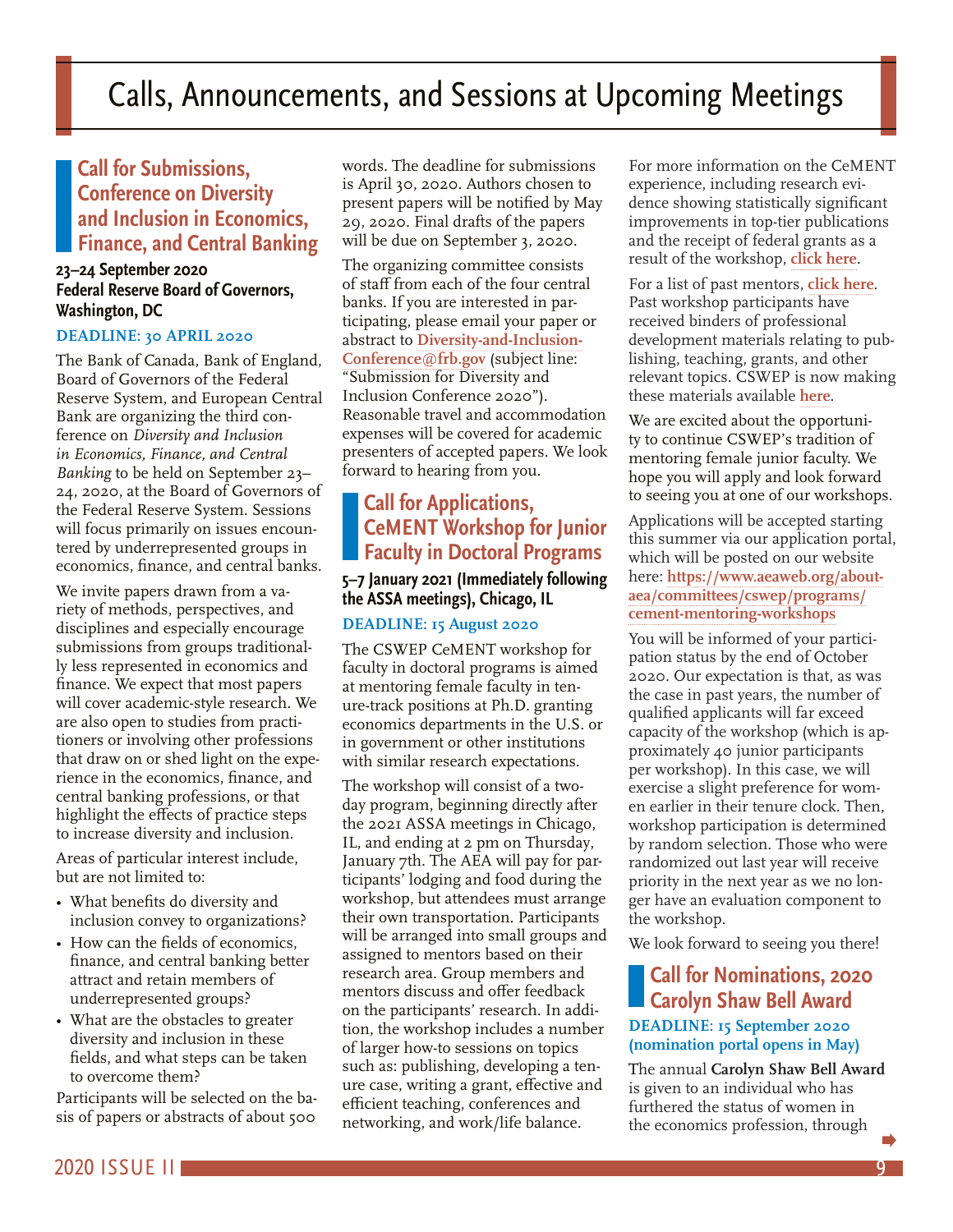#### <span id="page-9-0"></span>**[Calls, Announcements, Sessions](#page-8-0)**

example, achievements, increasing our understanding of how women can advance in the economics profession, or mentoring others. Nominations should include a nomination letter, updated CV and three or more supporting letters, with preferably at least two from mentees. Nomination letters should be focused on examples of how the nominee has fulfilled the criterion of advancing the position of women in economics, rather than strictly on academic achievements.

A CSWEP-appointed committee reviews nominations and the prize will be awarded at the January 2021 ASSA Meetings in Chicago. The Award Committee automatically retains and considers applications for a period of three years, and previous nominators are encouraged to update nomination packages if appropriate. **Nominations are due September 15, 2020, and will open in May.** 

For more information and a list of past recipients of the Bell Award, visit: **[https://www.aeaweb.org/about-aea/](https://www.aeaweb.org/about-aea/committees/cswep/about/awards/bell) [committees/cswep/about/awards/bell](https://www.aeaweb.org/about-aea/committees/cswep/about/awards/bell)**

#### **Nominations for this award may be sent to:**

Rebekah Crowe,

CSWEP Committee Coordinator American Economic Association 2014 Broadway, Suite 305 Nashville, TN 37203 **[info@cswep.org](mailto:info@cswep.org)**

### **Call for Nominations, 2020 Elaine Bennett Research Prize**

#### **DEADLINE: 15 September 2020**

The biennial **Elaine Bennett Research Prize** supports, encourages and recognizes outstanding contributions by young women in the economics profession. Nominees should be at the beginning of their career, normally within seven years of completing their dissertation or earning their Ph.D. However, adjustments will be made for nominees who have had childrearing or medical leaves. Nominees will have demonstrated exemplary research contributions in their field. Nominations should contain the can-

didate's CV, relevant publications, a letter of nomination and two supporting letters. The Bennett Prize is for fundamental intellectual contributions to economics. Correspondingly, the nomination letter should describe the candidate's research and its significance and supporting letters should come from experts in the field who are best able to speak to these contributions, regardless of departmental or agency affiliation.

A CSWEP-appointed committee reviews nominations and the prize will be awarded at the January 2021 ASSA Meetings in Chicago. **Nominations are due September 15, 2020.**

For more information and a list of past recipients of the Bennett Prize, visit: **[https://www.aeaweb.org/about-aea/](https://www.aeaweb.org/about-aea/committees/cswep/about/awards/bennett) [committees/cswep/about/awards/ben](https://www.aeaweb.org/about-aea/committees/cswep/about/awards/bennett)[nett](https://www.aeaweb.org/about-aea/committees/cswep/about/awards/bennett)**

**Nominations for these awards may be sent to:**

Rebekah Crowe, CSWEP Committee Coordinator American Economic Association 2014 Broadway, Suite 305 Nashville, TN 37203 **[info@cswep.org](mailto:info@cswep.org)**

### **Save the Date! Successfully Navigating Your Economics Ph.D.**

#### **A Mentoring Workshop for 3rd and 4th Year Female/Non-Binary Economics Ph.D. Students**

#### **20 November 2020**

**(Friday before the start of the Southern Economic Association Annual Meetings), New Orleans, LA**

Organizers: Jennifer Doleac and Maya Rossin-Slater

#### **APPLICATION DEADLINE: TBD— Call for applications will go out in May 2020.**

#### **Purpose**

In most economics Ph.D. programs, students will have completed their coursework and chosen their fields by the completion of their second year. Then, students face the daunting and

exciting task of conducting their own independent research, sometimes for the first time in their lives. Students can feel overwhelmed and lost at this juncture in their studies and may not always have access to support and resources that can help them navigate graduate school successfully and make the most out of their Ph.D. experience.

Female and non-binary students, who are substantially under-represented in economics education and the profession and face a variety of systemic barriers (Goldin, 2013; Bayer & Rouse, 2016; Hengel, 2017; Mengel et al., 2017; Sarsons, 2017; Wu, 2017; Lundberg and Stearns, 2018), may be at a particular disadvantage, and may lack female/non-binary peers, role models, or mentors in their own departments and networks. The goal of this workshop is to begin to address this need.

#### **Details**

The workshop will be modeled after the inaugural workshop of this kind, which was held at Stanford University in September 2019 for students from California (organized by Maya Rossin-Slater). It is also inspired by the successful CeMENT workshop for female assistant professors in economics, which is hosted by the Committee for the Status of Women in the Economics Profession (CSWEP) and the American Economic Association (AEA).

Third- and fourth-year female/nonbinary economics Ph.D. students are eligible to participate. Student participants will be organized into small groups based on shared research interests, and each group will be matched with 1–2 mentors. Mentors will be female/non-binary economists in early stages of their careers—assistant professors in economics and other departments, as well as those employed outside academia (e.g., research think tanks, government positions). The workshop will focus on a variety of issues, including generating research ideas, finding advisors, collaboration and co-authorship, finding opportunities to present research and get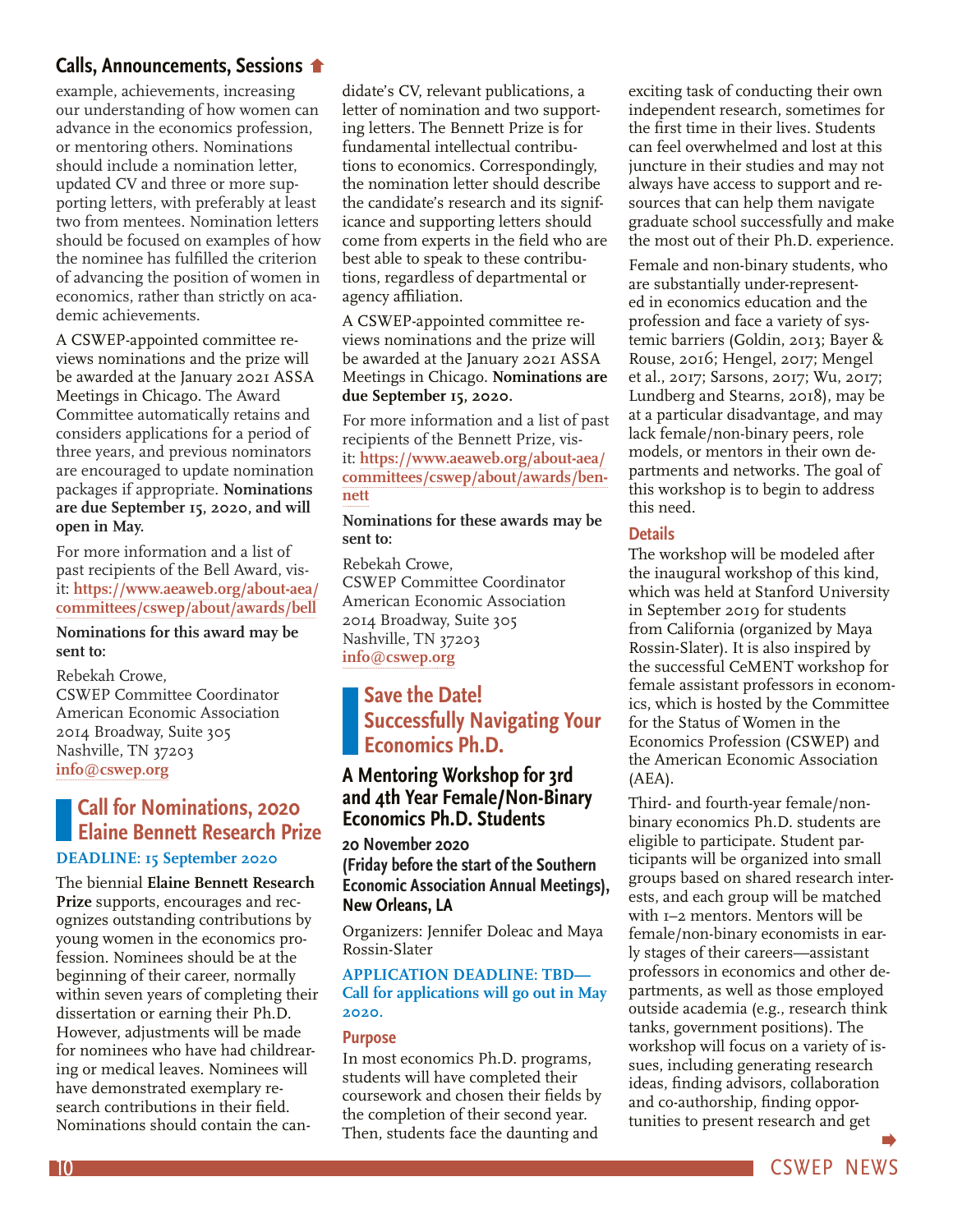### <span id="page-10-0"></span>**[Calls, Announcements, Sessions](#page-9-0)**

feedback, networking, and work-life balance.

The workshop is scheduled to be held on the Friday afternoon in advance of the Southern Economic Association Annual Conference in New Orleans, LA. The workshop will include a networking lunch, panels, group activities, informal discussions, and other networking opportunities. A call for applications will be posted on the CSWEP website in May 2020.

### **CSWEP Sessions at Western Economic Association 95th Annual Conference**

**26–30 June 2020 Grand Hyatt Denver, Denver, CO**

### **Policies Affecting Children, Couples, and Immigrants**

#### **29 June 2020, 8:15–10:00 am**

Session Chair and Organizer: Catalina Amuedo-Dorantes (University of California Merced)

#### *A quantitative evaluation of publiclyprovided day care*

Zoe Xie (Federal Reserve Bank of Atlanta)

Discussant: Linh Nguyen (Duke University)

#### *Happy 18th birthday, now leave: the hardships of aging out of foster care* Alexa Prettyman (Georgia State University)

Discussant: Lauren Schechter (University of Colorado, Boulder)

#### *Do shelters reduce intimate partner violence?*

Lauren Schechter (University of Colorado, Boulder)

Discussant: Sidonia McKenzie (Kansas State University)

#### *The effects of joint taxation on occupations of married couples* Linh Nguyen (Duke University)

Discussant: Alexa Prettyman (Georgia State University)

#### *SNAPing to the beat: assessing the impact of immigrants' food stamps eligibility on household income*

2020 ISSUE III 111 - 121 - 122 - 122 - 122 - 122 - 122 - 123 - 124 - 125 - 127 - 128 - 129 - 120 - 120 - 120 -

Sidonia McKenzie (Kansas State University)

Discussant: Zoe Xie (Federal Reserve Bank of Atlanta)

#### **Implications of Immigration and Immigration Policies**

**Monday, 29 June 2020, 10:15 am–12:00 pm**

Session Chair and Organizer: Catalina Amuedo-Dorantes (University of California Merced)

#### *Immigration and the institutionalization of the elderly*

Kristin Butcher (Wellesley College), Karen Moran (Massachusetts Institute of Technology), and Tara Watson (Williams College)

Discussant: Catalina Amuedo-Dorantes (University of California Merced)

#### *Can legal status help undocumented immigrants achieve the American dream? Evidence from the deferred actions for childhood arrivals program*

Jian Wang (University of Dayton) and Weici Yuan (University of Central Arkansas)

Discussant: Kristin Butcher (Wellesley College)

#### *Unintended consequences of immigration enforcement: personal services and high-skilled women's work*

Chloe East (University of Colorado, Denver) and Andrea Velasquez (University of Colorado, Denver)

Discussant: Alehandro Gutierrez-Li (Washington University in St. Louis)

#### *Business ownership and Mexico-U.S. immigration*

Alehandro Gutierrez-Li (Washington University in St. Louis)

Discussant: Jian Wang (University of Dayton)

#### *Returns to education and the impacts on international students' enrollments and selectivity: evidence from the optional practical training program* Catalina Amuedo-Dorantes (University of California Merced), Kevin Shi

(Queens College CUNY), and Huanan Xu (University of Indiana–South Bend)

Discussant: Chloe East (University of Colorado, Denver)

#### **Education, Skill Production, and Wage Traps**

#### **29 June 2020, 2:30–4:15 pm**

Session Chair and Organizer: Catalina Amuedo-Dorantes (University of California Merced)

#### *Building inter-ethnic cohesion in schools: an intervention on perspective taking*

Elif Kubilay (University of Essex), Alan Sule (University of Essex), Ceren Baysan (University of Essex), and Mert Gumren (Koc University, Turkey)

Discussant: Alexa Prettyman (Georgia State University)

#### *Using existing school messaging platforms to inform parents about their child's attendance*

Alexa Prettyman (Georgia State University), Tareena Musaddiq (Georgia State University), and Jonathan Smith (Georgia State University)

Discussant: Yang Song (Colgate University)

#### *Major complexity index and college skill production*

Xiaoxiao Li (Villanova University), Sebastian Linde (Grand Valley State University), and Hajime Shimao (Santa Fe Institute)

Discussant: Bidisha Lahiri (Oklahoma State University)

#### *College matching mechanisms and matching stability: evidence from a natural experiment in China*

Yang Song (Colgate University), Wei Ha (Peking University), and Le Kang (Peking University)

Discussant: Elif Kubilay (University of Essex)

*Low level equilibrium trap for women* Bidisha Lahiri (Oklahoma State University)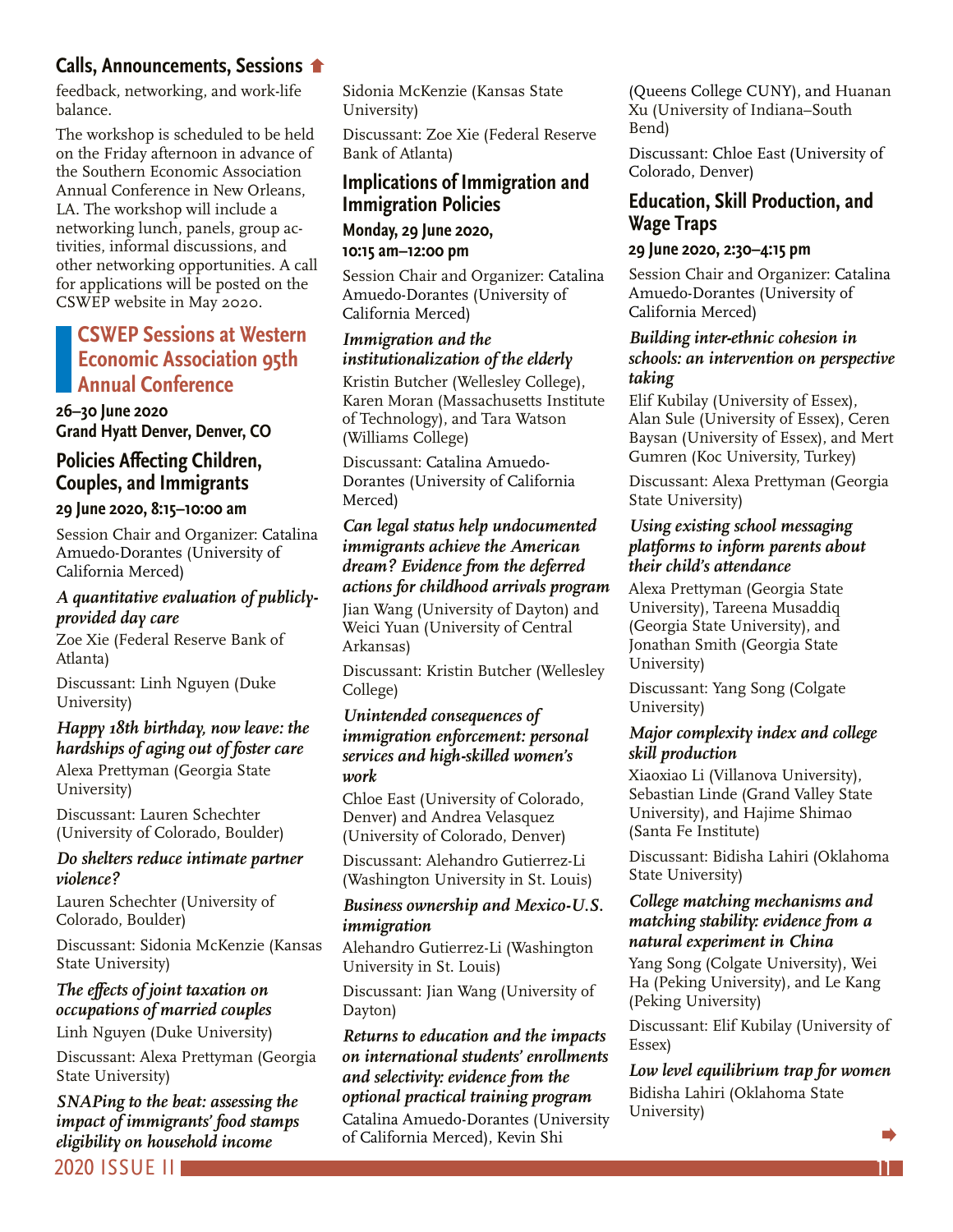#### <span id="page-11-0"></span>**[Calls, Announcements, Sessions](#page-10-0)**

Discussant: Xiaoxiao Li (Villanova University)

#### **Household impacts of health and consumption shocks**

#### **Monday, 29 June 2020, 4:30–6:00 pm**

Session Chair and Organizer: Catalina Amuedo-Dorantes (University of California Merced)

#### *Household impacts of having a child with a long-term disability or chronic illness*

Evelyn Skoy (University of Colorado, Boulder)

Discussant: Kelli Marquardt (University of Arizona)

#### *Mis(sed) diagnosis: physician decision-making regarding attention deficit hyperactivity disorder*

Kelli Marquardt (University of Arizona)

Discussant: Evelyn Skoy (University of Colorado, Boulder)

#### *Impact of remittances on household consumption in Nepal*

Olga Kondratjeva (Washington University in St. Louis), Khushbu Mishra (Stetson University), and Gerald E. Shively (Purdue University)

Discussant: Lilia Ruslanova (University of Zurich)

#### *Trade shocks and consumption risk sharing*

Lilia Ruslanova (University of Zurich)

Discussant: Olga Kondratjeva (Washington University in St. Louis)

#### **Join the CSWEP Liaison Network!**

Three cheers for the 150+ economists who have agreed to serve as CSWEP Liaisons! We are already seeing the positive effects of your hard work with increased demand for CSWEP paper sessions, fellowships and other opportunities. Thank you! Dissemination of information—including notice of mentoring events, new editions of the CSWEP *News* and reporting requests for our Annual Survey and Questionnaire—is an important charge of CSWEP. For this key task, we need your help. We are looking for liaisons from the following colleges, universities, and government organizations:

Beloit College

City College of New York, CUNY Eastern Mennonite University Federal Reserve Bank of San Francisco Franklin and Marshall College Howard University Hunter College, CUNY Lawrence University Lehigh University Muskingum University Randolph-Macon College Rhodes College Ripon College Susquehanna University University of Cincinnati University of Miami University of Minnesota University of Nevada, Las Vegas University of Texas at Dallas U.S. Department of Health and Human Services West Virginia University

If you know individuals at these institutions who you think might be interested in serving as a CSWEP Liaison, please encourage them to contact us at **[info@](mailto:info%40cswep.org?subject=) [cswep.org](mailto:info%40cswep.org?subject=)**. We are also seeking liaisons from outside the academy. To indicate your willingness to serve, send an e-mail with your contact information to **[info@](mailto:info%40cswep.org?subject=) [cswep.org](mailto:info%40cswep.org?subject=)**.

# Brag Box

**"We need every day to herald some woman's achievements . . . go ahead and boast!" —Carolyn Shaw Bell**

**Karen Conway** was awarded the 2019 Distinguished Faculty Award by the University of New Hampshire. The purpose of the award is to identify and honor longstanding members of the University of New Hampshire faculty whose overall record of excellent teaching, caring about students, devotion to the university community, and substantial record of scholarly achievement exemplifies what we would call a "distinguished longstanding career." Congratulations Karen!

We want to hear from you!

Send announcements to **[info@cswep.org](mailto:info%40cswep.org?subject=)**.

#### **About CSWEP**

A standing committee of the American Economic Association, the Committee on the Status of Women in the Economics Profession (CSWEP) is charged with serving professional women economists by promoting their careers and monitoring their progress. CSWEP sponsors mentoring programs, surveys economics departments and freely disseminates information on professional opportunities, career development and how the profession works, both on the web and via free digital subscriptions to the CSWEP News. To subscribe, email **[info@cswep.org](mailto:info%40cswep.org?subject=)**.